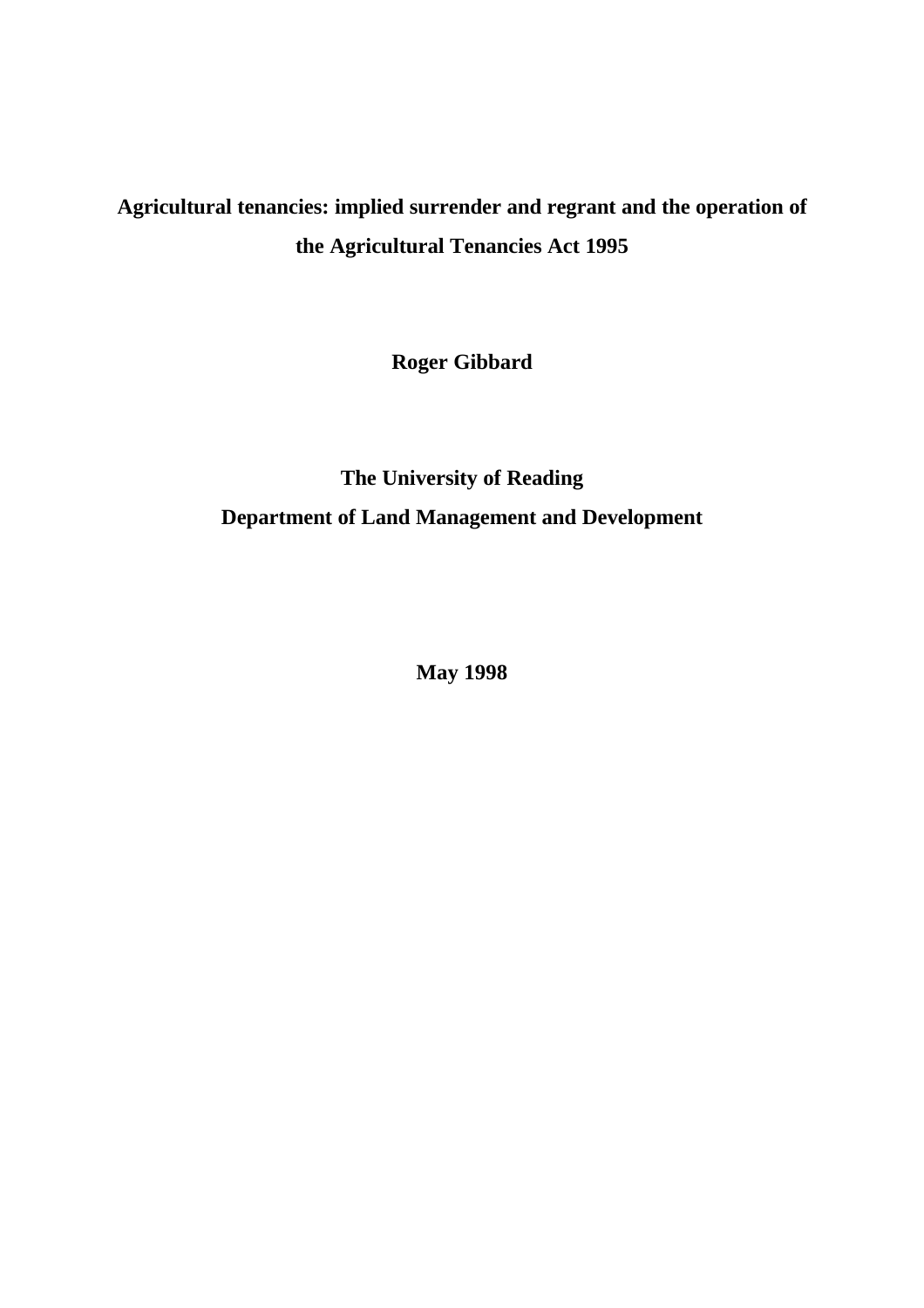## **Abstract**

Agricultural tenancies arising after  $1<sup>st</sup>$  September 1995 are mostly governed by the Agricultural Tenancies Act 1995. As such, tenants under this Act do not benefit from the degree of protection conferred on tenancies already in existence, which remain under the Agricultural Holdings Act 1986. Section 4 of the 1995 Act seeks to protect those tenancies which subsequently inadvertently undergo a surrender and regrant and which would otherwise lose the protection of the 1986 Act.

This paper seeks to investigate, by relating recent case law and statute to the situation of agricultural tenancies, the occasions where surrender and regrant might occur and whether in such instances the protection of the 1986 Act will be lost.

## **Introduction**

Most agricultural tenancies created after 1st September 1995 are governed by the Agricultural Tenancies Act 1995 (the'1995 Act'). Introduced in an attempt to revitalise the agricultural let sector, this legislation confers little protection on the tenant, in stark contrast to the agricultural holdings legislation which preceded it . Tenancies already in existence on 1st September 1995 continue to be protected by the Agricultural Holdings Act 1986 (the'1986 Act'), and as such benefit from lifetime security of tenure, up to two generations succession rights, a statutory rent review formula, and numerous other measures during and on termination of the tenancy.

Farm business tenancies, as the agreements under the 1995 Act are called, are by and large devoid of statutory interference (Sydenham and Mainwaring, 1995): freedom of contract dictating the relationship between the parties, with only a few fallback provisions where the agreement is silent. From the landowner's perspective, the new style agreements preserve flexibility over the future management of their farmland portfolios and crucially maintain their vacant possession premiums, as farm business tenants effectively do not have any security beyond their initial term. As an added incentive to landowners, and further distinguishing the two regimes, the Finance Act 1995 extended agricultural property relief from Inheritance Tax to all post-1<sup>st</sup> September 1995 agricultural tenancies, conferring 100% relief as opposed to the 50% available on existing tenancies (see Inheritance Tax Act 1984 section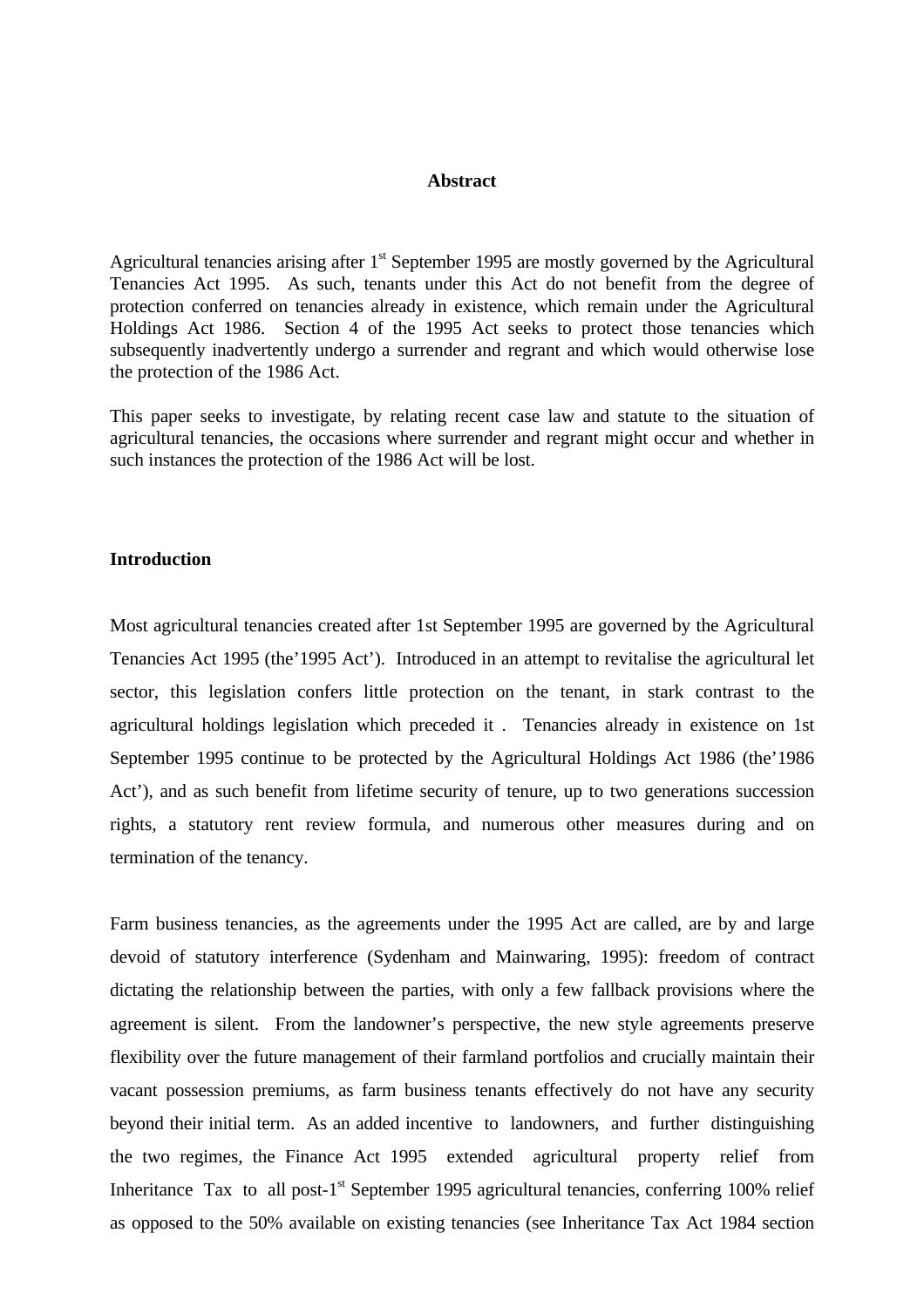116(2)). Not only have these measures motivated the new letting of farmland, but they have also encouraged landlords to attempt to convert pre-1995 agreements into new ones, with potentially very serious consequences for the tenant's security of tenure and rent, because the new tenancy might be deemed to have been granted under the 1995 Act.

This conversion could be explicit: with the landlord and tenant agreeing to a surrender of the old tenancy and the granting of a new one. This by definition would be a farm business tenancy and the tenant would lose his 1986 Act protection. The landlord would gain Inheritance Tax relief at 100% and would shake off the shackles of the 1986 Act. The prudent tenant would presumably need some form of inducement to accept such an arrangement, perhaps the grant of a larger area of land in the replacement tenancy, or a measure of financial consideration. A deed is usually necessary for an express surrender to take place, although no particular form of words is necessary as long as the intention of both parties that the term should immediately cease is sufficiently clear (Allnatt London Properties v Newton). Such arrangements should not give rise to any particular difficulties in respect of the 1995 Act, although tenants should be in no doubt that they will forfeit the protection of the 1986 Act.

#### **Implied surrender and regrant**

This paper is concerned with the alternative situation, whereby the conversion is effected by operation of law, by means of an implied surrender and regrant, either knowingly, by one or both of the parties, or inadvertently by their joint action. An implied surrender will result from any unequivocal conduct of the parties which is inconsistent with the continuance of the existing tenancy. If the parties to a 1986 Act tenancy vary the terms of that tenancy, it is possible that such variation will effect a surrender of the old tenancy and the grant of a new one. Surrenders arising in this way do not have to be made in writing, nor need they be executed by deed (Law of Property Act 1925 s.53(1) and s.52(2)(c)). Indeed, the common law doctrine of surrender and regrant can be invoked by a relatively simple amendment to a lease, and hence clearly has implications for all agricultural tenants.

#### **Section 4 exemption**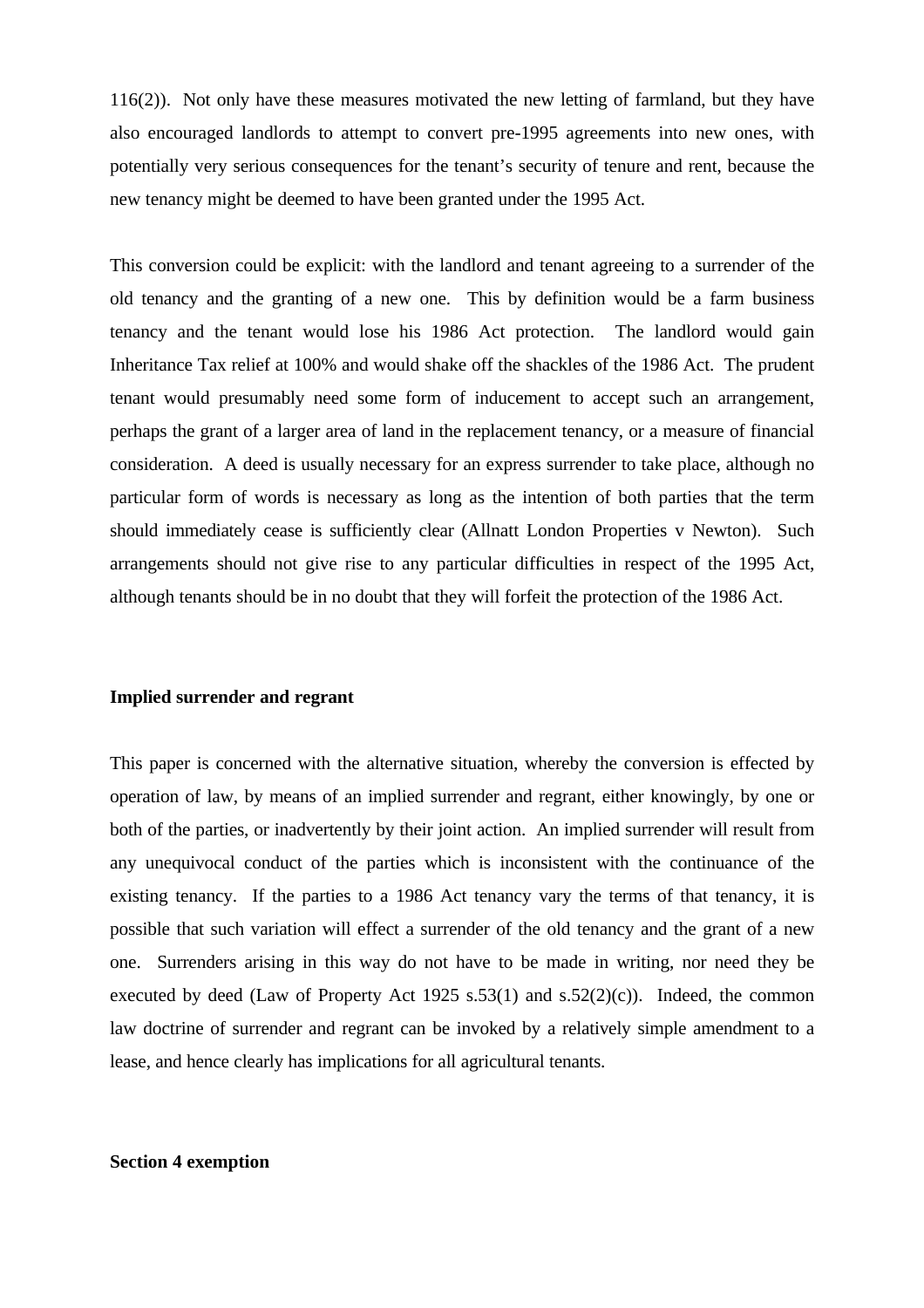The 1995 Act recognises that there are a number of situations where new tenancies can arise after September 1995 but where the tenant should still be entitled to protection under the 1986 Act. These are detailed under Section 4. For the most part, Section 4 covers the exercise of existing succession rights to a 1986 act tenancy  $(s.4(1)(b)$  to (d)). Where a tenancy succession occurs (under the 1986 Act Part IV), then by the strict operation of law a new tenancy arises. Section 4 operates to maintain the 1986 Act governance, in the same way that the Agricultural Holdings Act 1986 itself maintained succession rights for pre-1984 Act tenancies (under the 1986 Act Section 34).

Further, Subsection (1)(f) of Section 4 protects the 1986 Act status of the tenancy where it arises:

*'...merely because a purported variation of the previous tenancy (not being an agreement expresses to take effect as a new tenancy between the parties) has effect as an implied surrender followed by the grant of the tenancy'.*

Thus where the parties knowingly vary an agreement, and such variation gives rise to an unintentional, but implied surrender and regrant, 1986 Act protection will not be lost. As Lord Howe (Parliamentary Secretary for Agriculture, Fisheries and Food) said in the House of Lords (Report Stage 23, January 1995):

*"We accept in those circumstances it would be inequitable for the new tenancy to be excluded from the scope of the 1986 Act when the parties had not intended that to happen".*

In assessing the extent of the variation of the terms it is necessary to look at the intention of the parties (Take Harvest v Liu). If the variation is so fundamental that it goes to the root of the tenancy or is inconsistent with the confirmation of the old tenancy a surrender will take effect.

There are three situations, which are relatively common to agricultural tenancies, where such a surrender and regrant might arise:

a) when land is added to a holding held under an existing tenancy;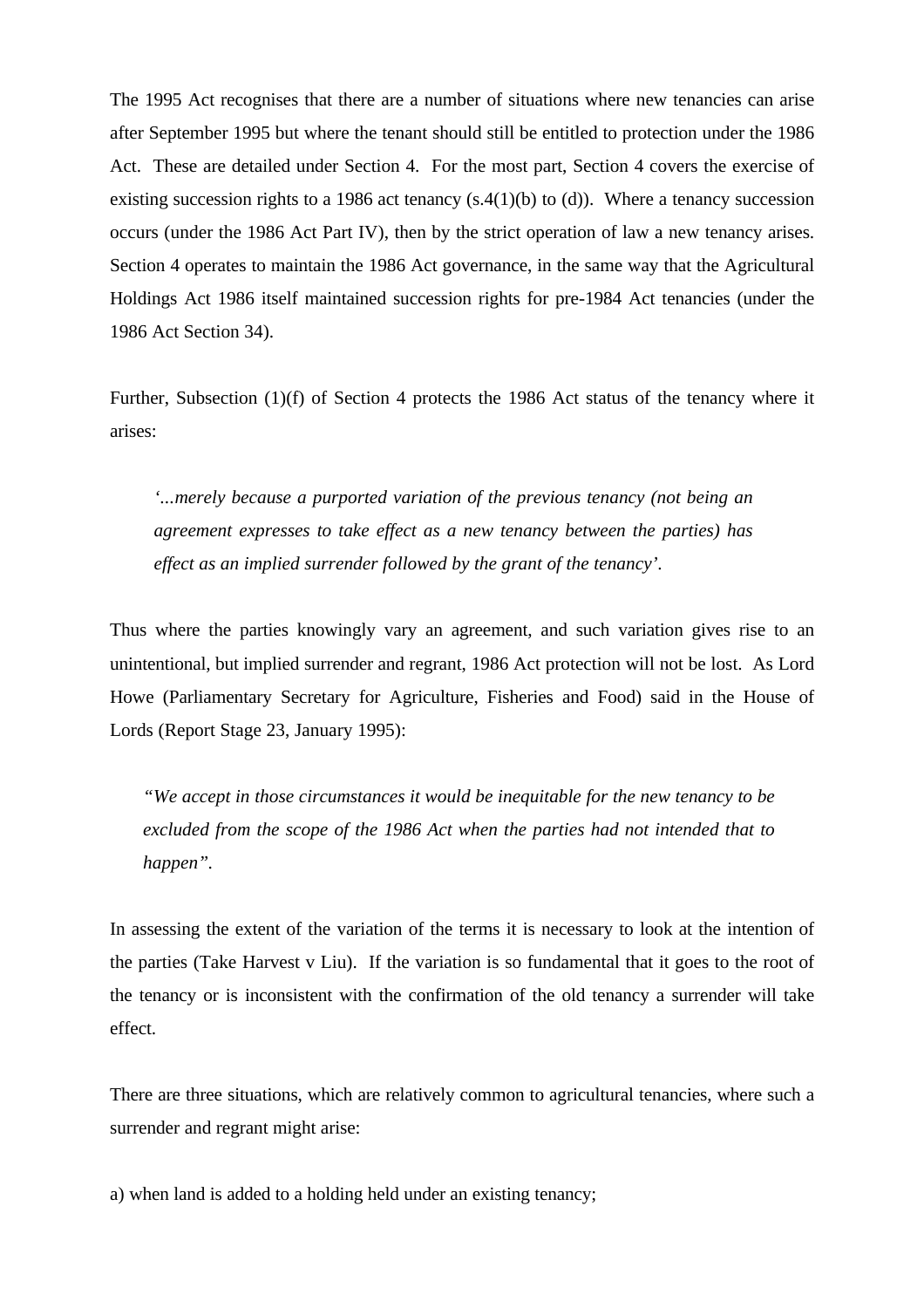b) when an additional tenant is added to the lease;

c) when the term of a fixed-term lease is extended.

These situations will now be examined in more detail.

#### **Adding extra land**

Where new land is added to that originally demised, it will almost always invoke the doctrine of surrender and regrant, thereby creating a new tenancy of the whole area. This has been established by caselaw, recently confirmed in Childers v Anker and in Friends' Provident Life Office v British Railways Board. (But see Fredco Estates Ltd v Bryant where the gratuitous use of land in addition to the land demised in the original tenancy was held not to amount to a surrender). It was not the intention of the legislation that such instances of enlargement should continue under the 1986 Act, indeed it is argued that the holding must be substantially the same in respect of both tenancies for section 4 to operate. Under the (somewhat obtuse) wording of Section 4 the old holding must,

*'comprise the whole or a substantial part of the land comprised in the new holding.'*

As long as a substantial part of the new holding was also in the old tenancy, Section 4 can operate. It is argued (Densham and Evans, 1997) that the section will not operate to preserve 1986 Act protection for tenants who are essentially being moved to new holdings and who retain a small area of land which was in their old tenancy. The land in the 1986 Act tenancy must amount to a substantial part of the land in the new tenancy. There is no statutory guidance on this, although attention is drawn (Densham and Evans, 1997) to the distinction between '*a* substantial part' as the section is worded, and '*the* substantial part', the former presumably requiring a somewhat smaller proportion. It seems likely that this will be a matter for subsequent interpretation by the courts. In the meantime, the proposed addition of land to an existing 1986 Act tenancy should be considered carefully. A prudent tenant would seek to take extra land only on the basis of a separate agreement for that land.

It is of interest to note here, that a similar situation could conceivably arise whereby extra land is added to a farm business tenancy. This would operate as a surrender and regrant, and the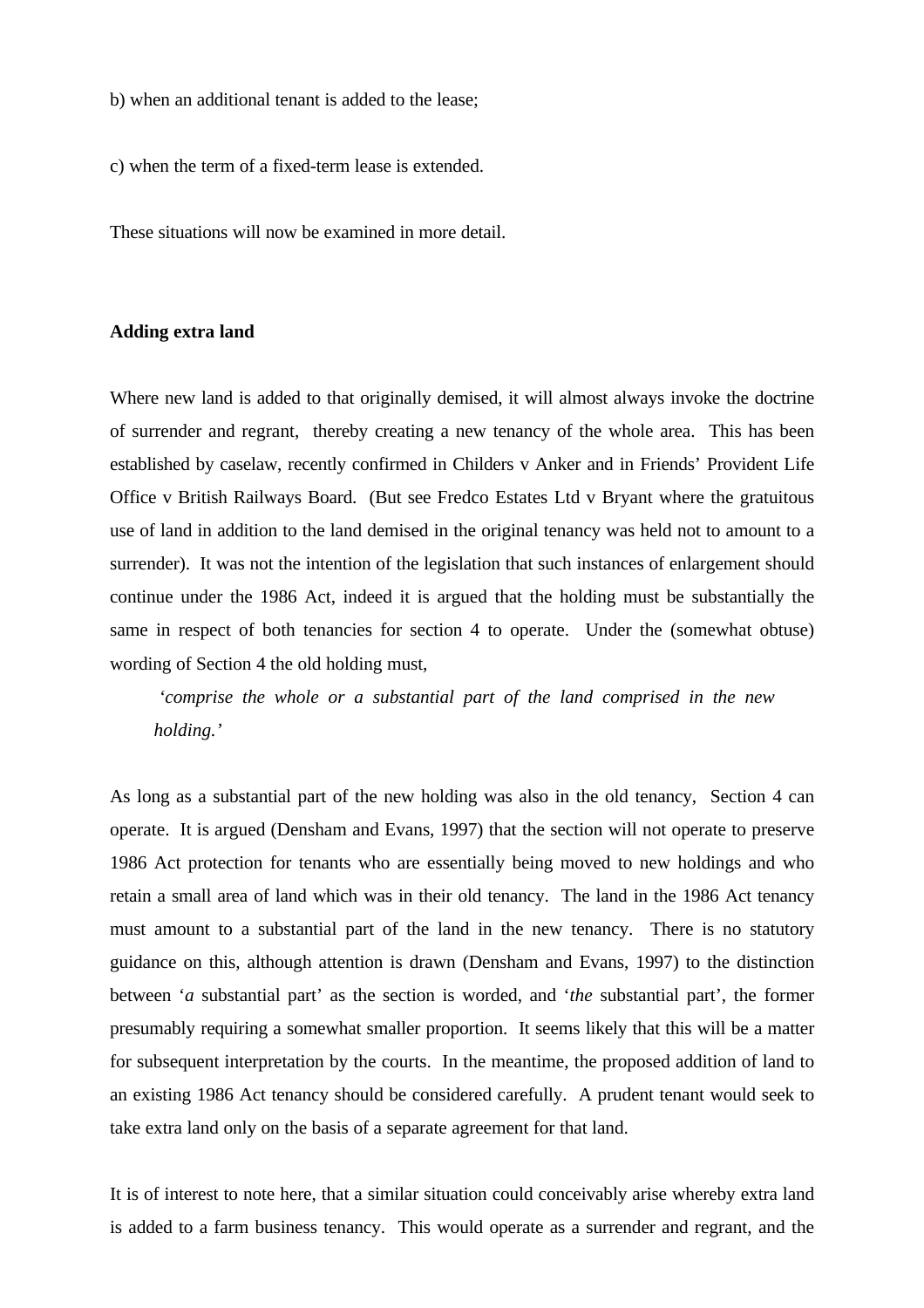unwary landlord could be faced with a new tenancy subject to the fallback provisions of the 1995 Act rather than the (presumably less onerous) written provisions of the original lease. This, perversely, could be to the detriment of the landlord, who should therefore ensure that if extra land is to be added to a holding, a new agreement covering the whole demise should be entered into, effectively surrendering the old agreement.

It would appear that if a tenant, for whatever reason, gives up only a part of his holding, that does not operate as a surrender and regrant of the remaining land. Even if it did, it is argued that as the old holding now comprises the whole of the new holding, then by the construction of Section 4(1)(f) the new tenancy would continue to have 1986 Act protection. (But see Jones v Bridgman, where a reduction in rent accompanied by the giving up of possession of part of the property did give rise to a surrender and regrant).

#### **Changing the tenant**

A change in the tenant, whilst clearly constituting a surrender and regrant, will not be covered by Section 4(f), which states that the new tenancy must be,

*'granted to a person who, immediately before the grant of the tenancy, was the tenant of the holding....'.*

Section  $4(1)(f)$  therefore only operates where the tenancy is granted to the same person. It will not operate where there is a change in the tenant. This is most likely to occur as a result of a succession, either on death, or upon a statutory retirement, and will be covered by other subsections as already mentioned. It should be noted that the addition of a new tenant alongside an existing tenant is, in any case, not necessarily a surrender and regrant (see Saunders Trustees v Ralph, where it took effect as a mere variation), and hence such a scenario need not jeopardise the 1986 Act protection anyway. Clearly a tenant contemplating such a change would need the agreement of the landlord, and should seek professional advice.

#### **Extending the term**

An extension of the term of a fixed-term lease will always take effect as a surrender and regrant (Jenkins R Lewis v Kerman, and Baker v Merckel), and, as long as the tenant, and the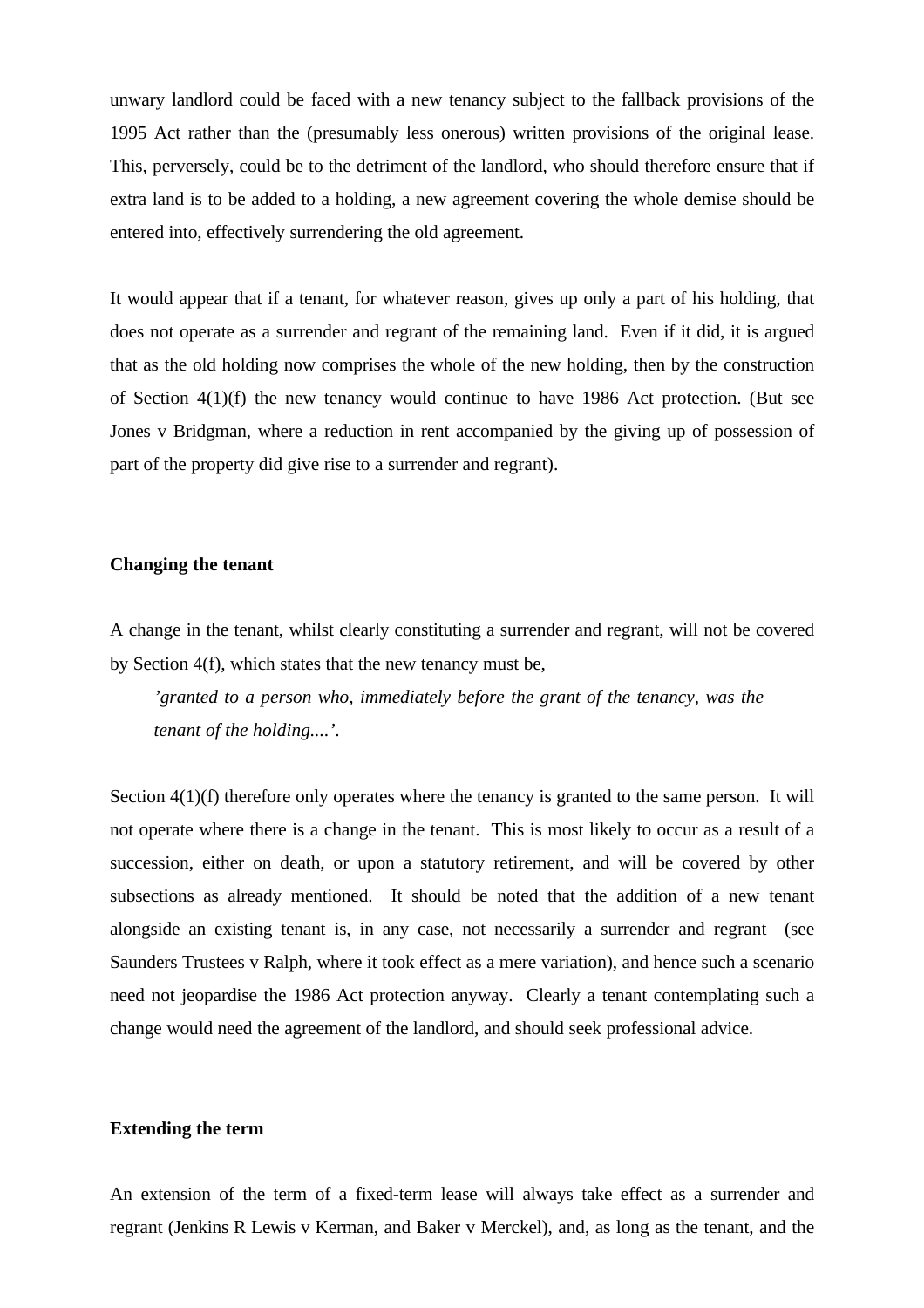holding, remain the same, Section 4 should in theory operate to prevent conversion to a farm business tenancy. But as most 1986 Act tenancies are, by definition, tenancies from year to year, it is difficult to see how the term can be effectively extended (see below).

#### **The question of intent**

It would be dangerous for parties to rely on the operation of Section 4 in order to intentionally achieve a regrant within the 1986 Act. The wording of Section 4 echoes the intention of the legislation. There must be a,

 *'..purported variation ( not being an agreement expressed to take effect as a new tenancy between the parties)...'*

Clearly it is the intention of the legislation to ensure that the tenant does not lose his security of tenure through the inadvertent surrender of his tenancy upon what he thought would be a variation (Densham and Evans, 1997). Whether the parties to a 1986 Act tenancy can *knowingly* enter into a variation which will then take effect as a surrender and regrant is questionable. The most likely reason for attempting to effect a surrender and regrant in this way would be to enable the landlord to improve his Inheritance Tax position by obtaining the higher rate of agricultural property relief whilst, at the same time, not depriving the tenant of his security under the 1986 Act.

In general, the only situations where a surrender by implication will arise with certainty (whilst retaining the possibility of using Section 4) are where further land is added to an agricultural tenancy, or where the term thereof is extended. As most 1986 Act tenancies are tenancies from year to year, the term can only be extended by cumbersome substitution of, for instance 'a letting for a fixed term and thereafter from year to year'. Such an arrangement would be quite different from the previous periodic tenancy, and would be unlikely to fall within the phrase 'purported variation' (Sydenham, 1996).. This leaves the addition of a small area of land as the most likely device to succeed. Apparently landowners agents are informing their tenant farmers that by a simple deed of variation of their existing agreements, a new tenancy will be granted without affecting the security of tenure that a tenant has under the 1986 Act (Sydenham, 1996).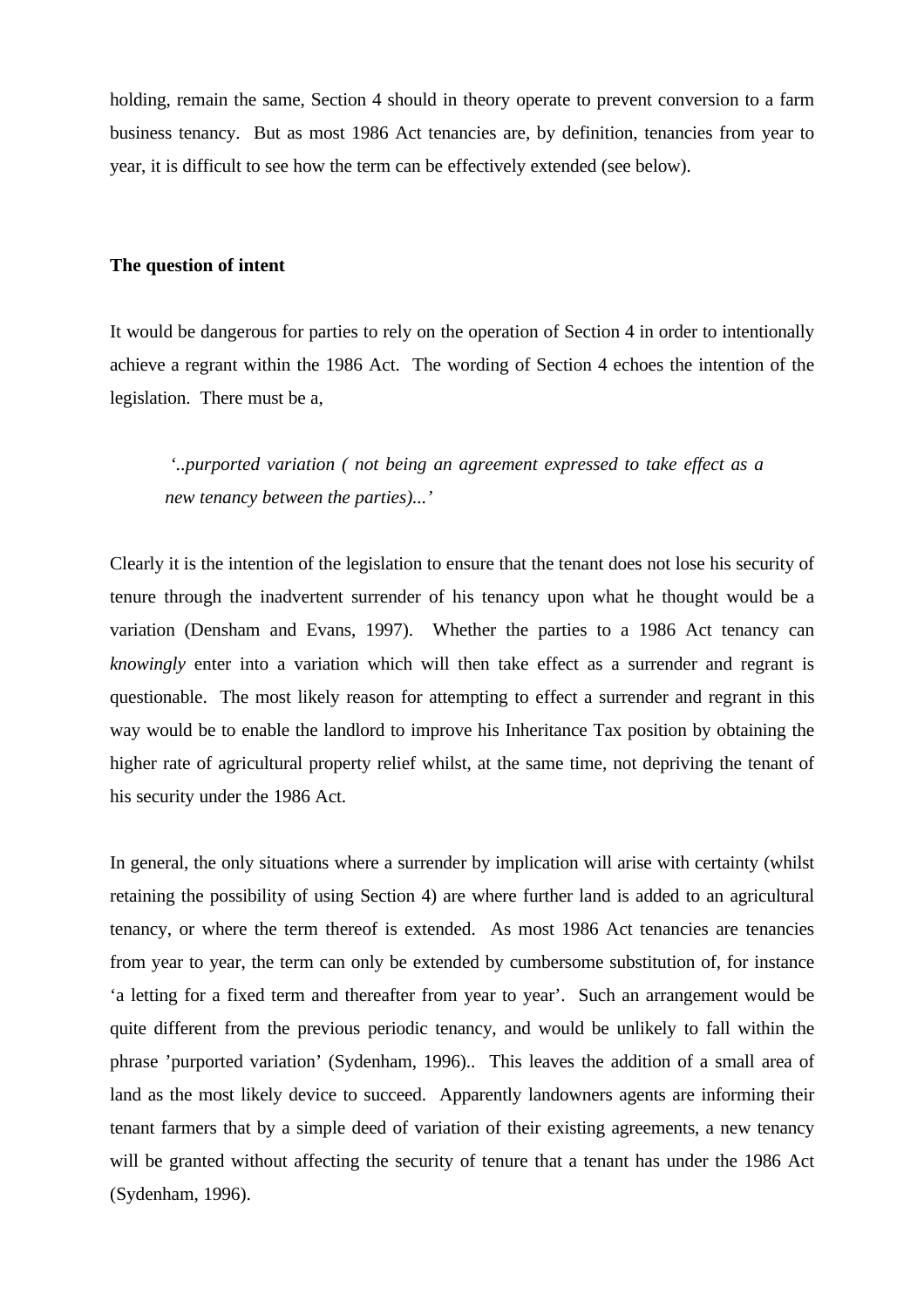However, the outcome of such intentional schemes is by no means certain. The status of the 'new' tenancy may be challenged at a later date by either of the parties, or presumably by the Commissioners for the Inland Revenue.

Firstly, the purported variation may take effect as a variation only. If so, the status quo is maintained, the tenant keeps his 1986 Act tenancy and the landlord fails to get his Inheritance Tax advantage.

Secondly, the variation might take effect as a surrender and regrant under Section 4, whereupon both parties achieve their desired outcome: the landlord gets his Inheritance Tax advantage, and the tenant has a new tenancy but which is still protected under the 1986 Act. In addition, the tenant would retain any succession rights that attached to his pre-1984 tenancy. The new 1986 Act tenancy would be deemed to have been granted post  $12<sup>th</sup>$  July 1984, but being one of the classes of tenancy covered by Section 34(1)(b) of the 1986 Act, succession rights would pass to the new agreement.

Finally, if the courts elicit that it was the intention of the parties to achieve a surrender and regrant, and that such an outcome was not inadvertent, then the variation could not itself have been purported, i.e. it was not *intended* to take effect as a mere variation. If this is the case, and any clauses in the variation document which express or imply an intention to plan in this way will add weight to such a conclusion, then a surrender and regrant will have occurred- the operation of common law cannot be denied. The landlord will achieve his full Inheritance Tax relief. But because Section 4 does not operate where there is no purported variation, the new tenancy will be a farm business tenancy, and the tenant will lose his rights under the 1986 Act. The tenant's situation cannot be safeguarded by the insertion of a clause to the effect that the landlord confirms that the agricultural tenancy of the premises (as varied and regranted) will be governed by the 1986 Act. Indeed such a clause may add further substance to the argument that there was not a *purported variation*. In addition, It is not possible to contract in to the Agricultural Holdings Act 1986. In order for such a variation to be challenged, the original intention of the parties would have to be considered- did they intend to arrive at a new tenancy or was that an inadvertent outcome?

Clearly, the section 4 exemption will not cover the situation where a 1986 Act tenant is moved to another farm on the estate, or where another tenant is added onto the tenancy agreement (or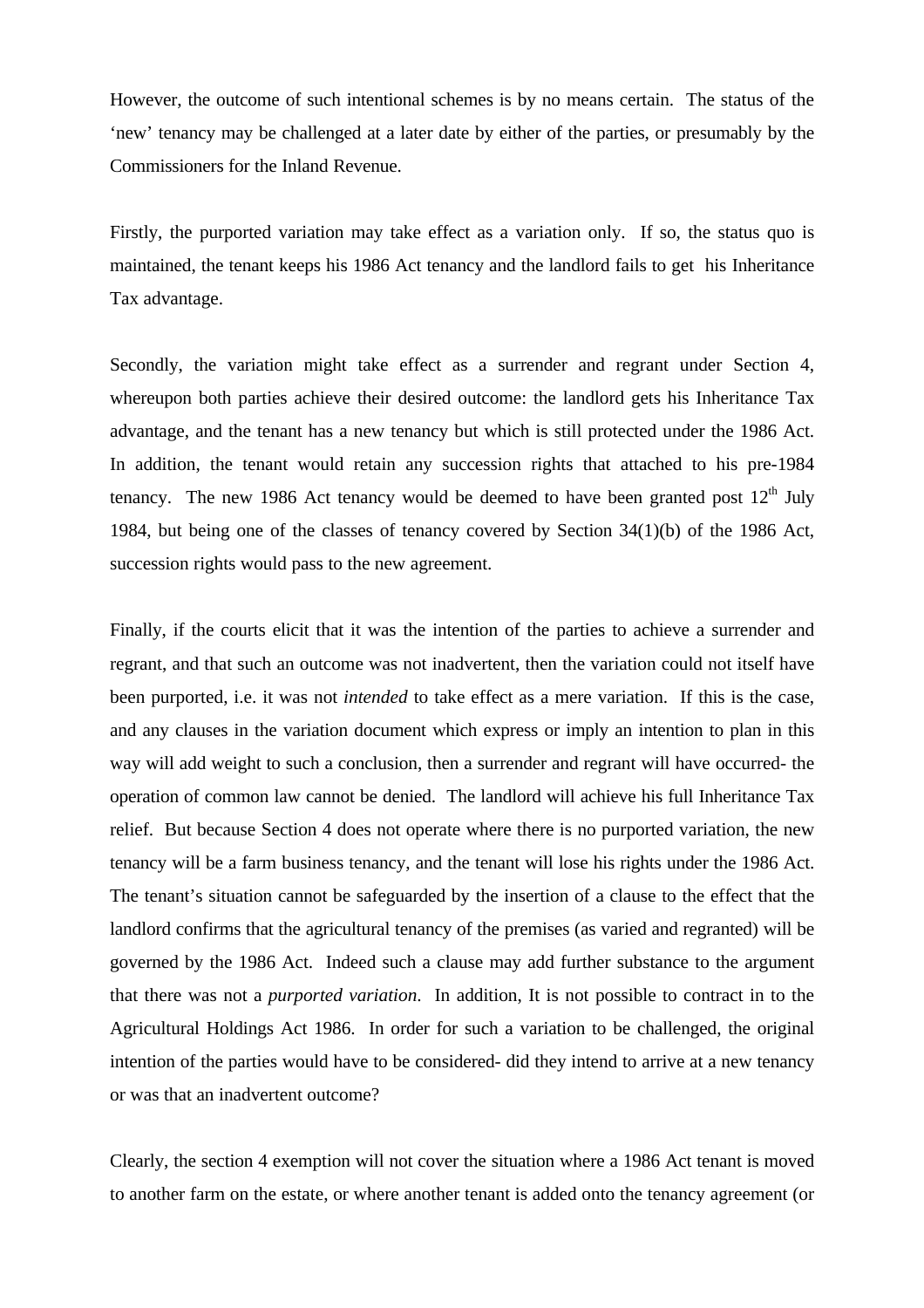the existing tenant is replaced with another), express grants of new tenancies, or any variations which do not amount to a surrender and regrant.

## **Conclusion**

Based on the case law to date, it is probably safe to conclude that an agreement to vary a 1986 Act tenancy, where the variation goes to the root of the contract will result in a surrender and regrant by operation of law. Of distinct consideration is whether such surrender and regrant comes within the exemption in Section 4 (1)(f) of the 1995 Act thereby retaining the protection of the 1986 Act. Each case in this respect will have to be considered on its own facts, not only looking at the variation document, but at the existing tenancy agreements, and surrounding circumstances, including the intention of the parties.

It can be seen that the risks inherent are much greater for tenants than for their landlords. Although they will probably be protected from the inadvertent operation of the doctrine, where deliberate schemes to regrant tenancies are proposed, particularly where assurances are made that variations or the addition of additional land will not affect their security rights under the 1986 Act, tenants should be extremely wary. Landlords cannot force their tenants into signing deeds of variation.

Abuse of the 1995 Act in this way might also inspire the Labour Government to introduce a tightening of the legislation to the detriment of landlords. Hence landlords should also be advised not to attempt to fraudulently gain advantage from their farm tenants.

### **Table of Cases**

Allnatt London Properties v Newton [1981] 2 All ER 290 Baker v Merckel [1960] 1 QB 657 J W Childers Trustees v Anker [1995] EGCS 116 Fredco Estates Ltd v Bryant [1961] 1 WLR 76 Friends' Provident Life office v British Railways Board [1995] EGCS 140 Jenkin R Lewis v Kerman [1971] Ch 477 Jones v Bridgman (1878) 39 LT 500 Saunders' Trustees v Ralph [1993] 28 EG 127 Take Harvest v Liu [1993] AC 552